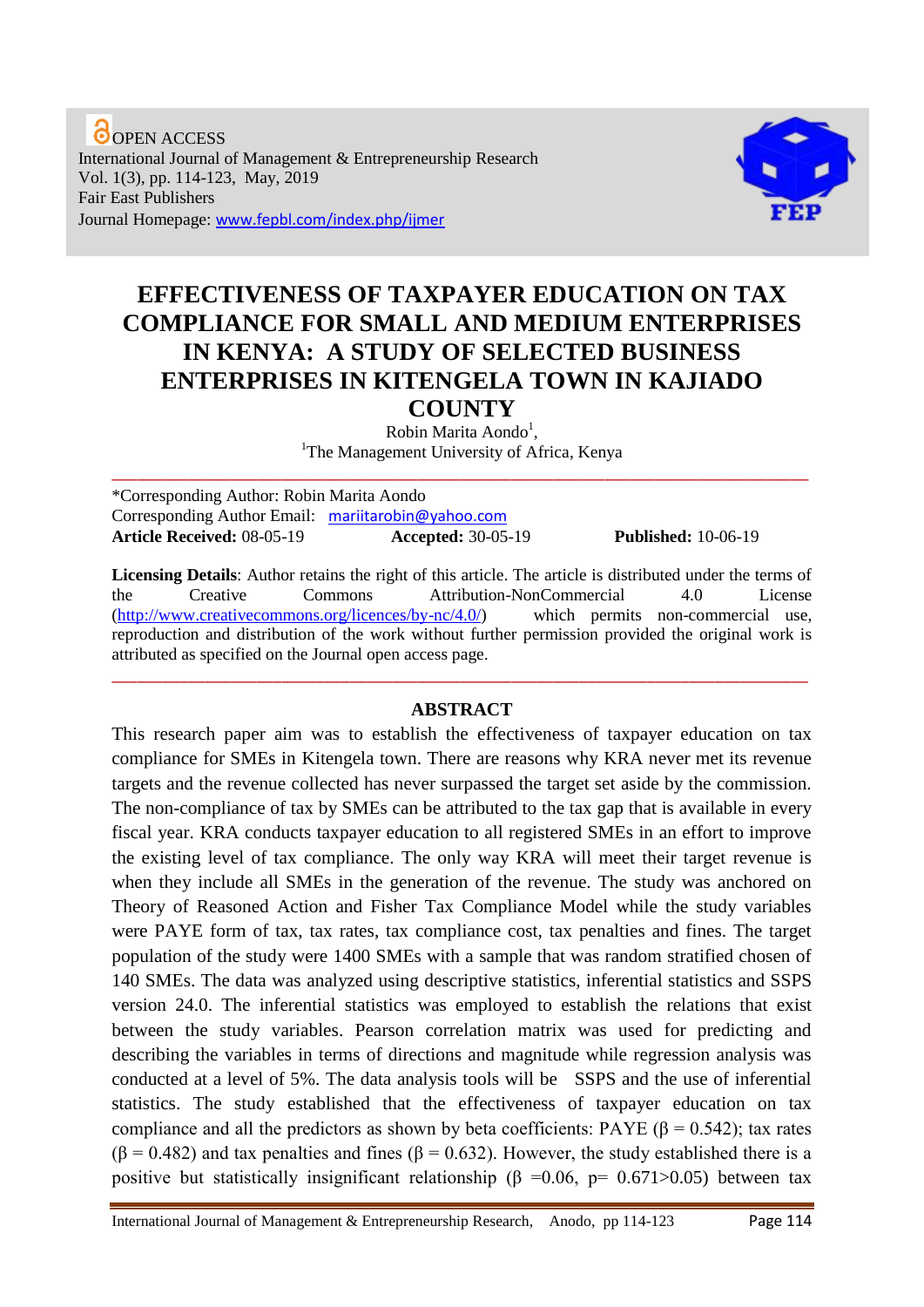compliance cost and tax payer education. The study concluded that tax rates, PAYE, tax penalties and fines contribute greatly to tax compliance and finally tax compliance cost have the most significant influence on tax compliance. The study recommends that KRA should have an office in every county that will address tax issues at county level and the services to be offered should include tax penalties, filing of tax returns, tax computation and tax differentiation.

**Keywords**: Tax fines and Penalties, Tax Compliance, KRA, Tax Education,

\_\_\_\_\_\_\_\_\_\_\_\_\_\_\_\_\_\_\_\_\_\_\_\_\_\_\_\_\_\_\_\_\_\_\_\_\_\_\_\_\_\_\_\_\_\_\_\_\_\_\_\_\_\_\_\_\_\_\_\_\_\_\_\_\_\_\_\_\_

## **INTRODUCTION**

The Kenya Revenue Authority anniversary celebration in 2005 was the year which the Authority inaugurated and adopted the concept of Tax clinic, where taxpayers were education and training on tax matters. The establishment of taxpayer service division under the department of Support Services was to enhance effective taxpayer education and the authority established customer service desk in all KRA regions and major centers, with main aim of increasing outreach services to taxpayers. In 2008 taxpayers services was transferred to Marketing and communication division whose mandate was internal and external education. KRA designated annual taxpayers' week to coincide with national freedom heroes' day that adopted a slogan '*Kulipa Ushuru ni Kujitegemea'.* Kenya Revenue Authority categorises taxpayers as small and large or medium that is determined by business or organization turnover or income. Taxpayers irrespective of their categories they are required to comply with Income Tax, Value Added Tax (VAT), Pay As You Earn (PAYE), Withholding Tax and Customs duties. Aksnes (2011) define taxpayer education as a method of educating or training people in the process of taxation and the reasons why paying tax is important. The education or training helps the taxpayers in meeting their tax obligation. The primary objective of taxpayer education is to inspire voluntary compliance among taxpayers. According to Misra (2004) the underlying aim of taxpayer education is to provide the following benefits such as changing taxpayer's attitude towards taxation, provision of knowledge on tax laws and compliance and improves tax collection through voluntary compliance.

Small and Medium Enterprises comprises over 95% of organizations in Kenya, and they are the driving force in the country economy with contributions through jobs creation, exports and imports, contributions of the GDP, stimulating competition, innovation and technical support provision to large organizations among others. The Economic Survey (2017) indicated that over 80% of jobs created in Kenya were in the SMEs Sector. In Kenya SMEs are defined by Micro and Small Enterprise Act 2012. Micro enterprises are defined as enterprises with annual turnover not exceeding Ksh 500,000 and have employees not more than 10; Small enterprise are defined as enterprises with annual turnover that falls between Ksh 500,000 to Ksh 5,000,000 and have a staff capacity between 10 to 49 while medium enterprise are defined as enterprises with annual turnover of Ksh 5,000,000 to ksh 800,000,000 with a staff capacity of between 50 to 99.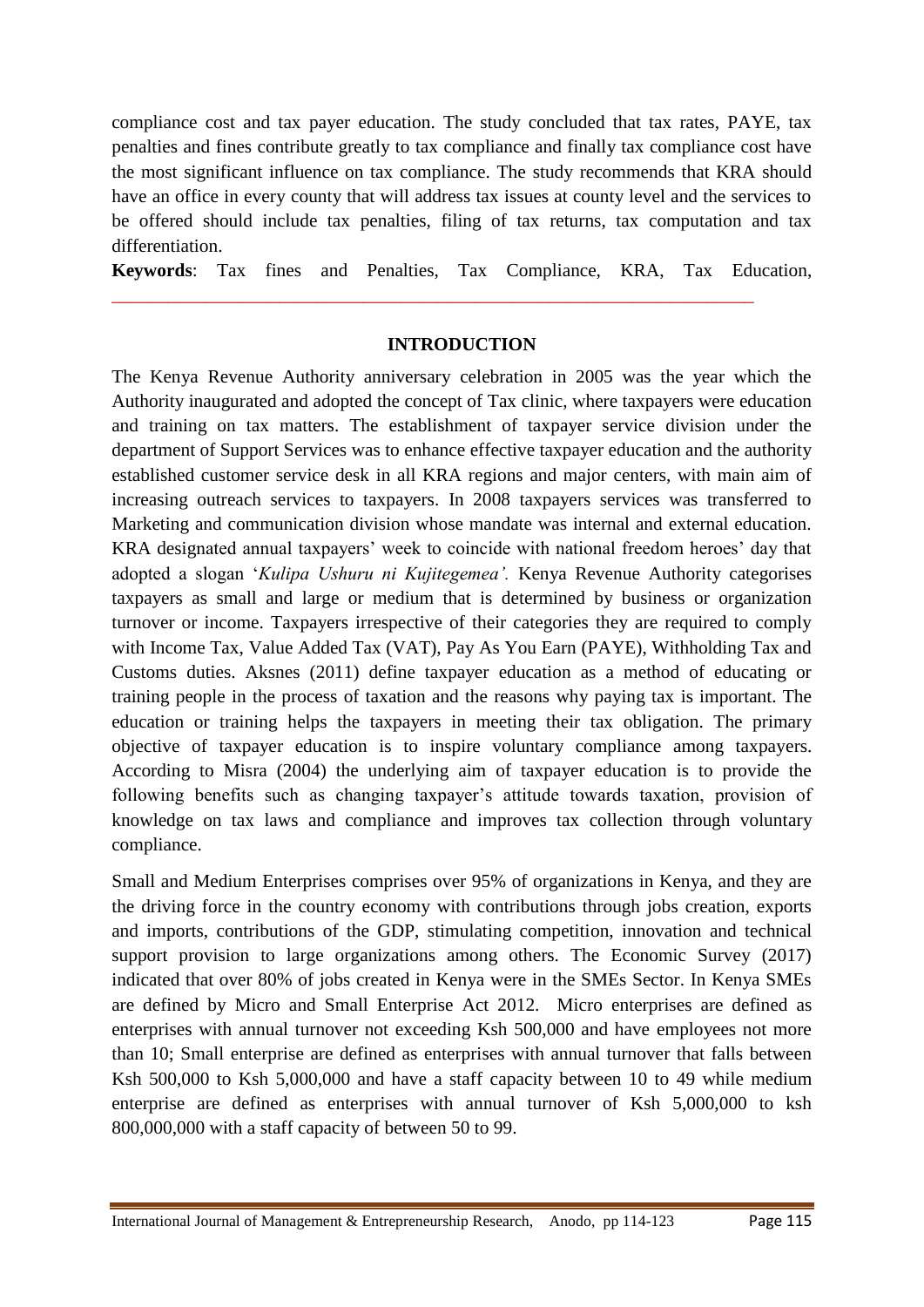In order for KRA to raise tax revenue tax education for the SMEs has become necessary and at the same time the authority recognises that achieving tax compliance especially for SMEs is not an easy task however this can reduce with proper and quality training on tax education (Kimungu & Kileva, 2007). SMEs in Kenya shows hostilities for tax collectors on issues that are related to tax compliance just to mention a few scenarios there are several reports in Kenya media on tax evasion and sometime back there was a protest on implementation of electronic tax register. Kitengela Town has a diverse population and majority are working under the informal settlement where tax compliance is a major challenge that KRA needs to address. For the SMEs in Kitengela non-compliance may not be intentional but can be attributed to inadequate information or awareness of their tax obligations or complex nature of the tax filling system that is done online.

The expectation of tax education is that taxpayer will be in a position to understand tax laws and procedures that will create a positive attitude on tax compliance (Christina, Deborah & Gray, 2003). SMEs in Kitengela will benefit from taxpayer education because it will provide needed information that would enable them to comply with tax issues and change their attitudes and perceptions towards tax compliance. The components of tax education are expected to handle issues that are associated with tax compliance among SMEs in Kitengela Town. The success of taxpayer education programme will be preceded by compliance by SMEs and KRA will meet their set targets of collecting tax as stipulated by the law at the minimum administrative cost.

## **STATEMENT OF THE PROBLEM**

A nation can develop a positive tax culture when taxpayers and the revenue collection authority discharge their responsibilities. The defiant nature of taxpayers, disillusion and demotivation is always as result of inadequate understanding of the tax obligation imposed on taxpayer. Tax evasion is on the challenges that a nation faces that hampers country development (Karingi, 2005). KRA Annual report (2013) shows that authority lost ksh 108 billion that was directly attributed to the informal sector. In Kenya generally the informal sector remains untaxed and the SMEs in the sector are continuously expanding and they have the potential to bridge the deficit that is always evasive to KRA. According to Toggler (2003) a major concern issues for policy makers in emerging economies is the low levels of tax compliance. That is attributed to limited capacity of the government to collect and raise revenue for expenditure and recurrent expenses. Fjedstad and Ranker (2003) explains taxpayer education is a tool that is designed to help taxpayers to understand tax laws and procedures that involves training authority staff for provision of education, counselling and support to the taxpayer.

In 2015 Kenya Revenue Authority introduced online filling whose main aim was to broaden the tax base and to increase revenue collection. This called for training and educating taxpayers in the use of IT system for tax administration as well as increase compliances level of the taxpayer. User education has the potential to increase level of compliance especially for SMEs and they will be aware of their responsibilities as well as the sanctions that will be imposed to them if they don't comply with tax laws (Mohani, 2013). The question that Authority is yet to answer is why some SMEs don't pay tax. Most of the SMEs in Kitengela town both registered and unregistered show low tax compliance level which is a major loss of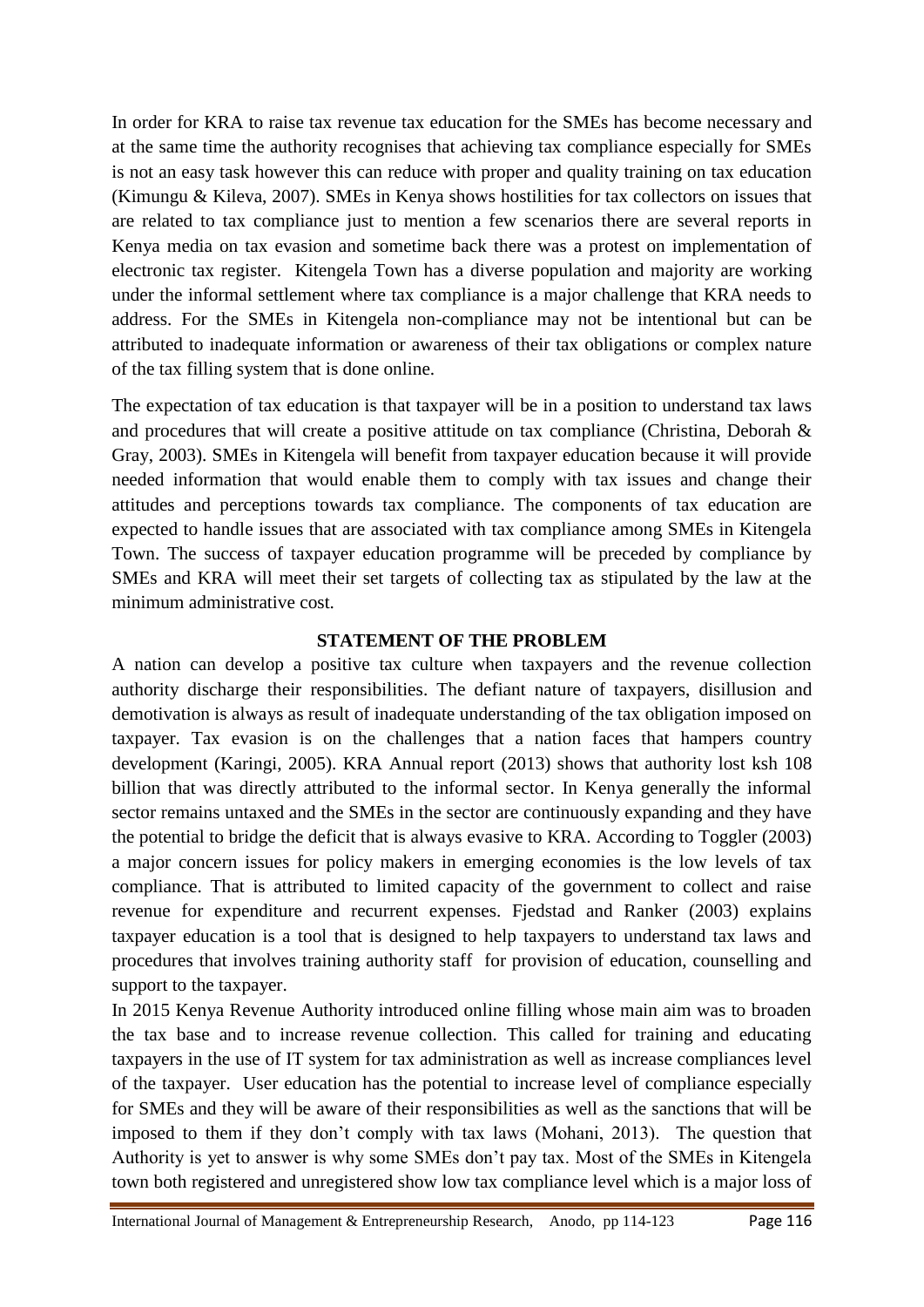revenues to the central government. It's on this light that study was conducted to determine the effectiveness of taxpayer education on tax compliance for small and medium enterprises in Kitengela town in Kajiado County.

## **STUDY HYPOTHESIS**

Ho1 There is significant relationship between taxpayer education and tax compliance for small and medium enterprises in Kitengela town.

# **THEORY OF REASONED ACTION**

Martin Fishbein and Icek Ajzen in 1980 proposed this theory. The reason way Fishbein and Ajzen introduced this theory was to enhance Anderson's theory of Information integration. The aspect of enhancement is derived from behavioral intention and the duration of preexisting human attitudes. Human intentions can predict his response which means that an individual behaviour will be affected or be influenced not only by his perceptions but also be his expectations. According to theory of Reasoned Action human behaviour and intentions are determined by three things that is personal opinion on whether a certain behavior is bad or good; favorable or otherwise; negative or positive. The individual attitude must be specific since the specificity allows the prediction in the resulting behaviour. Second the prevailing subjective social pressure from other people expectations that is individual normative beliefs or need to comply with what others expect (Ajzen & Fishbein, 2004).

Behavioral intention is seen as the precursor that immediately leads to the actual behaviour that means that individual will react depending on the behavioral intention formed and developed. According to Theory of Reasoned Action individual actions are influenced by perceptions and attitudes and the theory recognizes that reality that attitudes indicate specific behaviour and perceived social norms may contradict it (Ogjen, 2003).

## **FISHER TAX COMPLIANCE MODEL**

In 1986 Jackson and Milliron conducted a study on tax compliance behaviour and they identified fourteen key determinants that guide the behaviour of tax payers toward being tax compliant. These factors were divided in four structures by Fischer, Wartick, and Mark (1992). These grouping are demographic, non-compliance opportunity, attitudes and perception, the tax structure or the tax system. This model provides a framework for understanding the influence of the psychological components on taxpayer and social economic compliance decision. The Fischer model of tax compliance incorporates sociological, economic and psychological factors into a complete one (Fische, Wartick, & Mark, 1992).

## **TAXPAYERS EDUCATION**

The reforms in Kenyan tax system picked up the pace in 1986 when the government adopted a tax modernisation programme that was closely followed by budget rationalization programme in 1987. The main objective of the two programmes was to address widening budget deficits by establishing modalities of increasing revenue collection as well controlling government spending. Non implementation of tax laws has been characterised with corruption and political discretion in Kenya and in the late 1990s the government has been trying to reaffirm a commitment to tax reforms in order to satisfy conditional agreements with borrowers in order to maintain flow of funds (Cheeseman & Griffiths, 2005). A study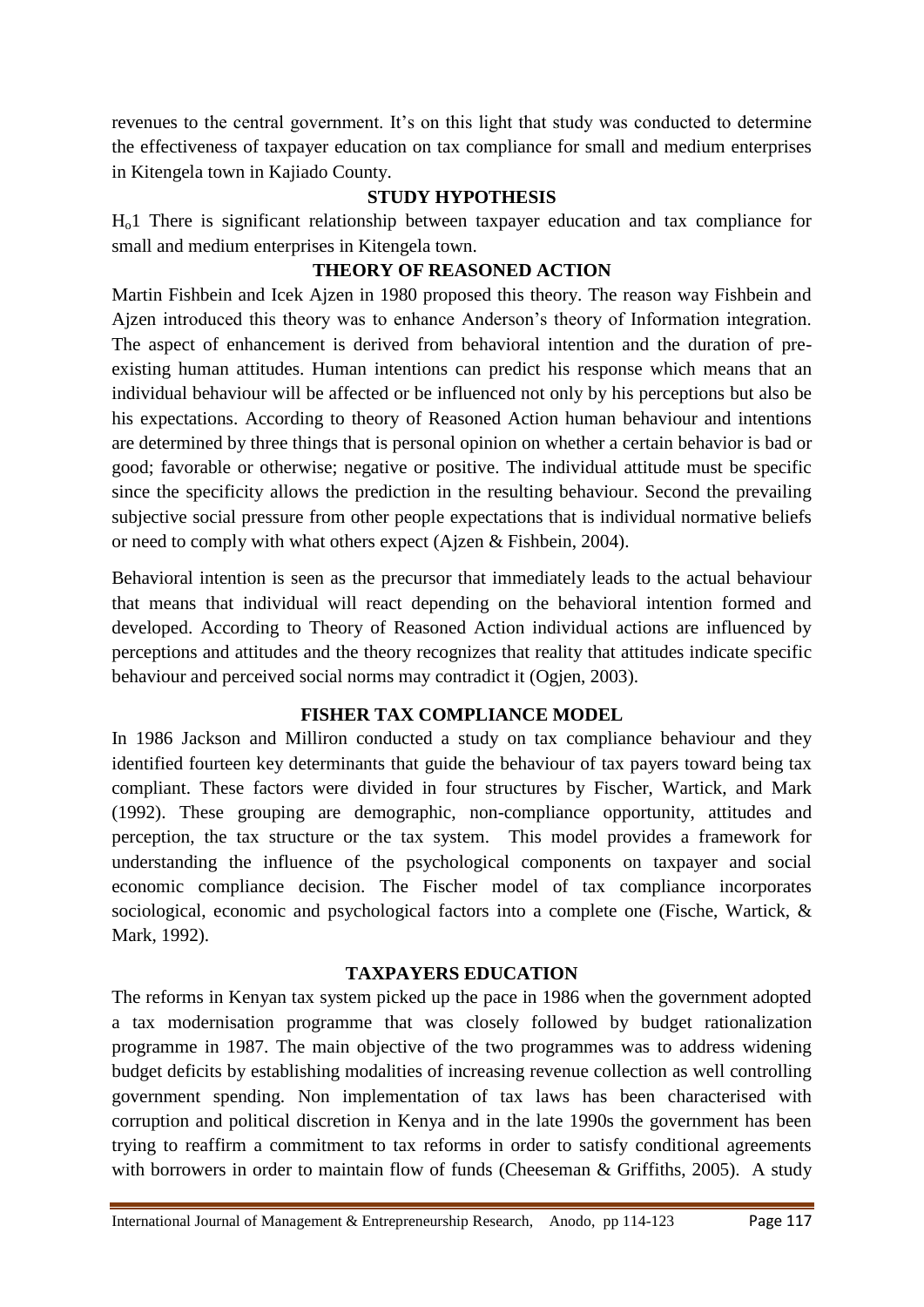by Muriithi and Moyi (2006) established that tax authorities should place more emphasis on taxpayer education, tax audits and tax compliance. The complex nature of tax laws and taxpayers pay additional cost for interpretations of tax laws as well fill returns, this gives taxpayer an avenue to evade tax and this provide an avenue to provide taxpayer education. In Europe, countries like Hungary assessing taxpayer own liability and paying tax as stipulated by Hungarian tax and financial control administration is revenue collection system used in that country. The system is self-assessment and the taxpayer is required to have sufficient knowledge on tax laws and procedures. The system works fairly and treats taxpayers according to specific individual situations (Kirily, 2004).

Australia and Holland have adopted client model taxpayer system will in 2002 Pakistan have adopted an authentic taxpayer stratified segment approach that has different taxpayers, services for small, medium and large taxpayer, the main purpose is to improve voluntary compliance for each segment and the tax authority has tailor made a set of strategies each group that is appropriate for them. The strategies include law clarification, specific tax payer education initiatives and audit action (McCarctcn, 2004). The Uganda Revenue Authority has developed an awareness campaign on tax compliance through intensive taxpayer education programme that is responsible for dissemination information through workshops, seminars , radio shows, tax clinics and tax literature the is readily available in the Uganda Revenue Authority website. The URA has also adopted system that are modernised in improve on tax compliance, has minimise the cost of tax administration and has reduced compliance cost that has eventually managed to change taxpayers attitude on tax laws and procedure (Uganda Revenue Authority, 2016).

## **TAX COMPLIANCE**

Andreoni, Erard and Feinstein (1998) define tax compliance as willingness of taxpayer to obey tax laws in order for a country to obtain its economy equilibrium. Kircler (2007) also defines tax compliance as taxpayer's willingness to pay tax with outermost honesty. Cummings (2007) defines tax evasion as the failure by taxpayer to comply with tax obligation. According to Rile (2011) tax evasion undermines revenue collection; it diminishes government mobilization of resources. According to William and Round (2009) tax penalties, inadequate understanding, high tax rates and high cost of compliances are main reasons for lading to tax evasion and fraud.. SMEs which do not comply to tax laws either unwilling or willingly. Emerging economies should ensure that tax system are efficient and effective for SMEs and don't affect them negatively. The challenge that most authorities face are poor tax system and policies. The main focus of tax policy is to make individuals and organizations to follow tax laws with convenience and trust (James & Alley, 2004). SMEs in Kenya operates in an informal sector economic survey report 2016 indicates that the sector has semi organized and unregulated activities that are smaller.

Hall and Harvie (2003) explains that SMEs are important in a country economic development and growth in that they create jobs and build a flexible and adaptable base for competitive economy. The Economic Survey Report (2016) indicated that SMEs contribute to 70% of Gross Domestic Product in Kenya and the sector employs about 80%. Doing Business in Kenya Report (2017) indicates that the legal requirement of registration of SMEs in Kenya is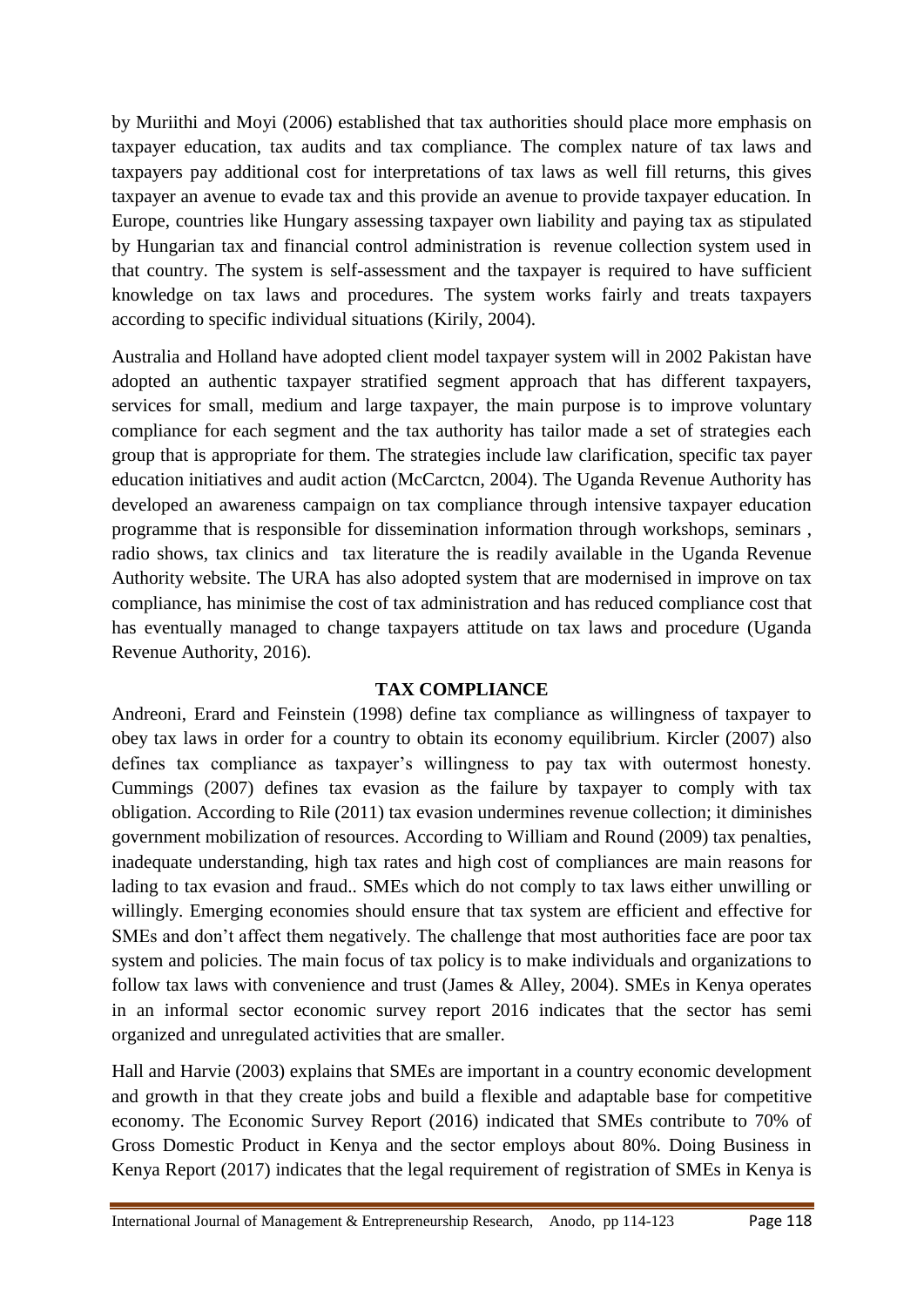trade licenses, company registration, acquiring PIN and VAT with KRA and local authority licenses. SMEs in Kitengela Town take advantage of their small size by not declaring and submitting their tax to KRA the reason why taxpayer education is undertaken is to make them more knowledgeable on importance of remitting taxes.

## **TAX SYSTEM FAIRNESS**

SMEs may decide not remit taxes at all due to the negative perception that tax system is unfair and they are overpaying taxes and the services that are provided by the government are not motivating. According to Porcano (2004) the significant determinant of tax payer willingness to pay tax is the perception they have on the fairness of the tax system. Richardson (2006) established in his study findings that perceived fairness plays an important role towards tax evasion. Reforms of the tax laws have turned the system into more complex and this can be another reason for tax non-compliance. The complex on tax remittance is seen on the following perspectives; the details required are too much in terms tax rules involved especially when it comes to computerised aspect of tax compliance decision. For SMEs to enhance tax compliance the rules of taxation must be simple, clear and compressive in order to make computations at their own discretion. Generally the complex nature tax system increases as the tax laws become increase with time (Richardson, 2006).

Understanding and interpreting tax laws determines SMEs ability and willingness to comply. Attitude towards complying tax laws may be possible with increasing people understanding towards tax system. In situation where SMEs develop understanding of tax system, they are more likely to develop a favourable attitude and follow tax laws (Mohd, 2010). A study by Hite and Hasseldine (2001) established that tax authority should emphasize on offering tax courses because it will impact positively on understanding on compliance.

## **TAX RATES**

For efficiency and efficient of tax system the tax policies needs to be favouring the taxpayer. Its design should be fairly rational and their design should not directly affect the operations of SMEs and should facilitate compliance which is voluntary in nature. SMEs makes the inaccessed revenue potential and an even playing field in most of emerging economies.

#### **FINES AND PENALTIES**

Experts on taxation have a perception that the best way to increase tax incentives while other believe the best way is to increase tax penalties. In order for KRA to stop non-compliance they have to apply tax penalties effectively. The best approach is compliance is to combine various measures so as to maximize their effects on tax compliance as it were in order to move the nation from low level to higher level of tax compliance. Higher tax fines also tend to make taxpayers evade tax. Studies have shown that increasing penalties can have undesirable effects and even have more avoidance in tax remittance (Kirchler, 2007).

## **CONCEPTUAL FRAMEWORK**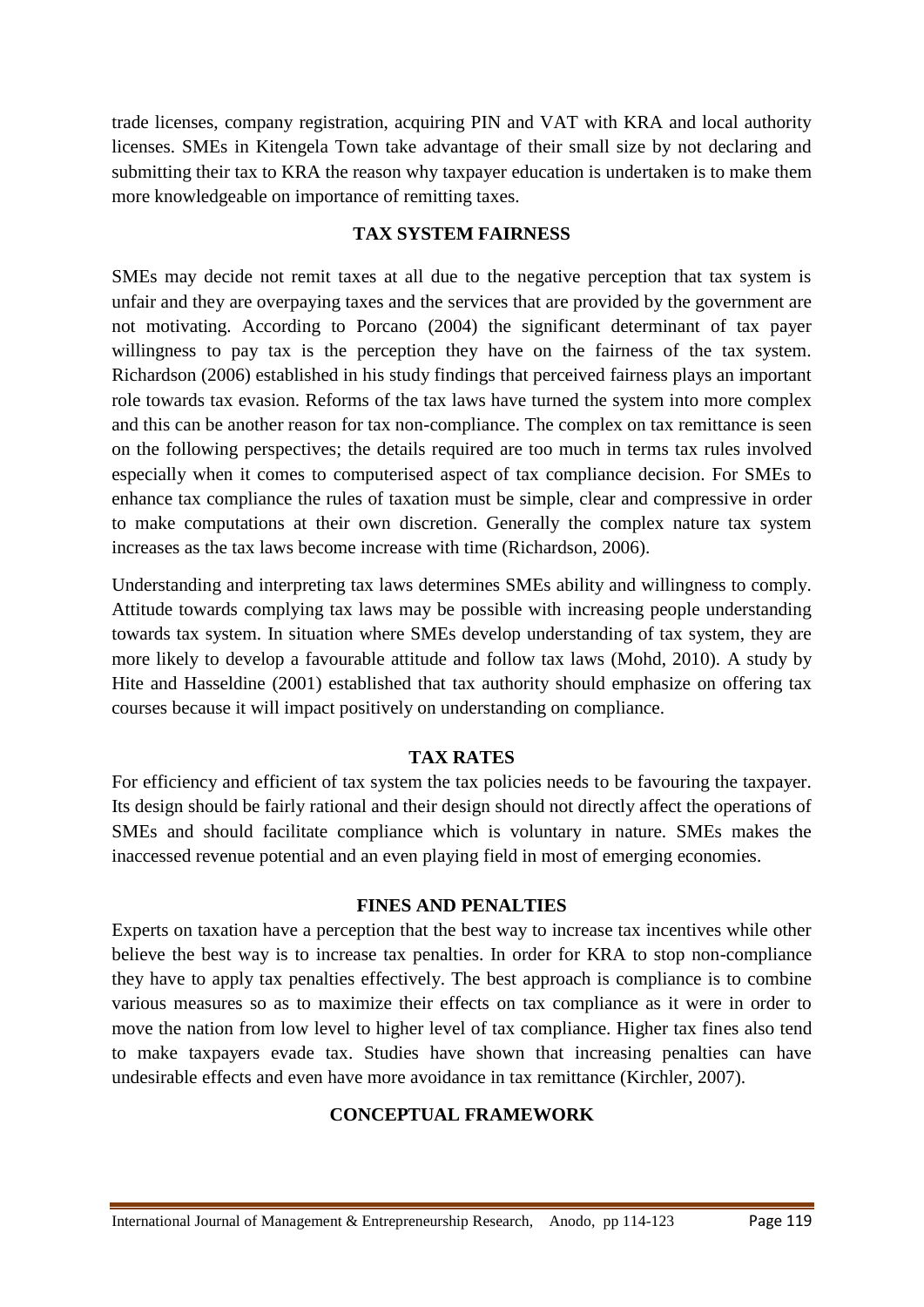

#### **RESEARCH METHODOLOGY**

The research methodology was quantitative and positivism based. The study target population was employees of SMEs located in Kitengela Township and were categorized into level of seniority in the organization from senior and middle level management and non-management staff. Data was collected using questionnaires that were deemed reasonable because of the high literacy levels among the category of employees selected to participate in the study. Semi structured questions were used to obtain general information. Questions one to five required the respondents profile and institution profile. The rest of questions were designed according to the research questions and objective. The study also used secondary sources of information for literature review. The target population of the study were 1400 SMEs with a sample size of 140 chosen through random sampling as recommended by Borg and Gall (2009).

The data was analysed using descriptive statistics, inferential statistics and SSPS version 24.0. The inferential statistics were used to show the relationship that exists between the study variables. Pearson correlation matrix was used for predicting and describing the variables in terms of directions and magnitude while regression analysis was conducted at a level of 5%. The data analysis tools were SSPS and the use of inferential statistics and simple tabulations and presentations of the report using spread sheets. Tables were used for presenting data that was first coded and organized according to study variables from which generalizations will be made. The study used Pearson correlation matrix which will be used. The multiple linear regressions were adopted for the joint effect to research study liner relationship among the variables that will be contains a coefficient B1 for each predictor that indicates each predictor model.

The general model for predicting effectiveness of taxpayer education on tax compliance for SMEs was represented by the following model:  $Y = \alpha + \beta_1 X_1 + \beta_2 X_2 + \beta_3 X_3...$   $\beta_n X_n + \epsilon 1$ .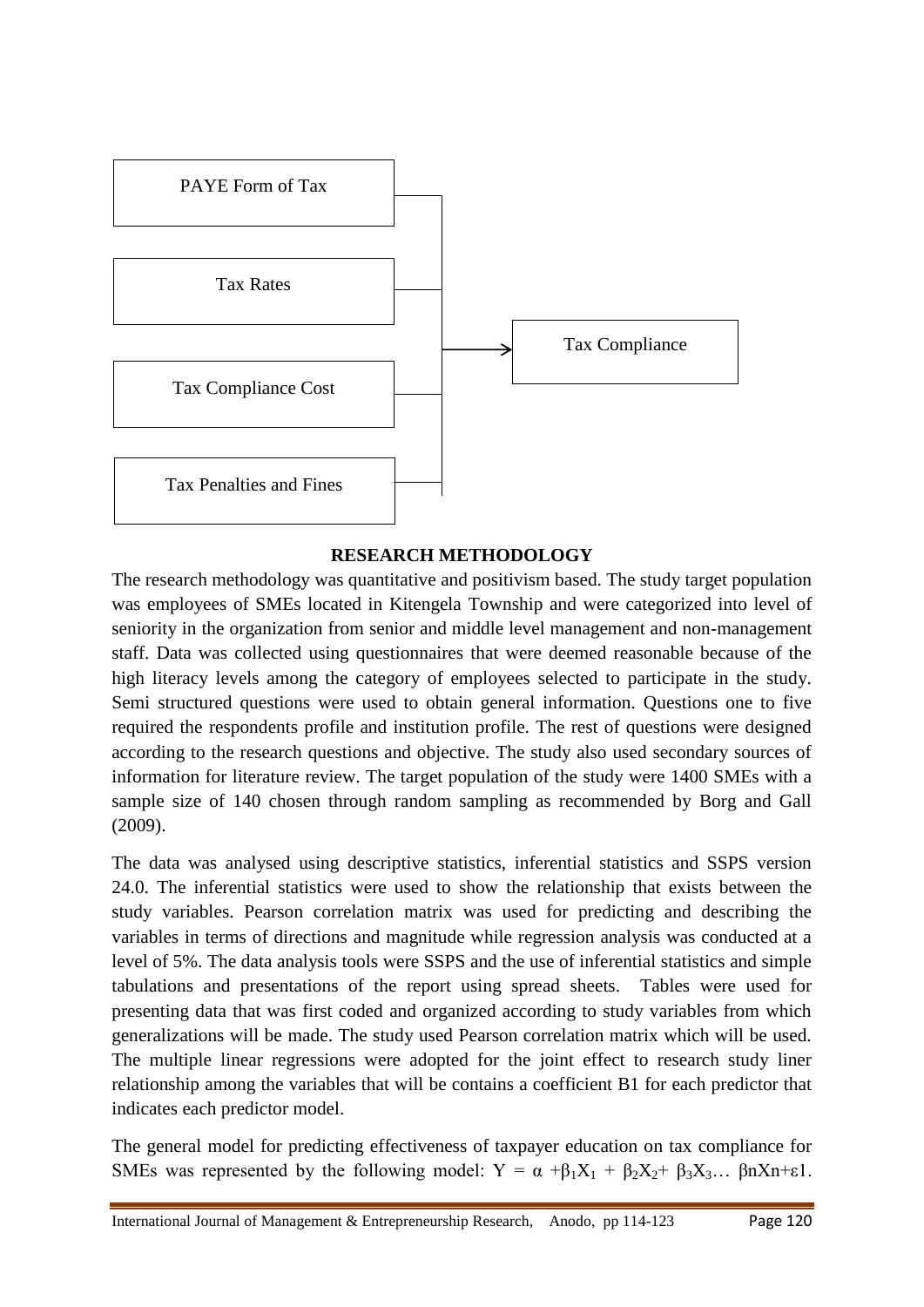Where Y is the dependent variable and was a linear function of  $X_1X_2X_3...X_4$  plus  $\varepsilon_1$ ,  $\alpha$  is the regression constant or intercept,  $β$ <sub>1</sub>...n are the regression coefficient or change induced in Y by each X,  $X_1$ …n are independent variables,  $\varepsilon$ 1 is the error term that accounts for the variability in Y that cannot be explained by the linear effect of the predictor variables. To estimate model of composite index of organizational performance measure, **α** is a regression constant or intercept, β1-3 are the regression coefficient. EE represents the composite score of PAYE and is the independent variable. JRA represents the mediating variables composite index. The moderating variables are represented by IF which is the composite score of employee attitude and behaviour. ε1 is the random error term that accounts for the viability of the challenges that cannot be explained by the linear effect of the predictor variables.

## **RESULTS OF THE STUDY**

The dependent variable was subjected to normality via descriptive analysis and it's expected that dependent variable should produce results that have a normal distribution.

Table 1

*Model summary of PAYE Pearson correlation computation* 

|                                 | R square | Adjusted R Square | Std. Error of the Estimate |  |
|---------------------------------|----------|-------------------|----------------------------|--|
| $0.347^{\rm a}$                 | 0.141    | 0.136             | 4.224                      |  |
| Dependent variable : PAYE<br>a. |          |                   |                            |  |

b. Predictors Taxpayer education on tax compliance for SMEs offered by KRA

The regression results show that PAYE is one the training on taxpayer education on tax compliance for SMEs offered by KRA. The illustration of by regression results at 5% level of significance with beta coefficient of 12.511 and t-value of 12.589 with a P-Value of 0.000

#### Table 2

| Model summary of tax rates Pearson correlation computation |          |                   |                            |  |
|------------------------------------------------------------|----------|-------------------|----------------------------|--|
|                                                            | R square | Adjusted R Square | Std. Error of the Estimate |  |
|                                                            |          |                   |                            |  |
|                                                            |          |                   |                            |  |
| $0.382^{\rm a}$                                            | 0.146    | 0.142             | 4.134                      |  |
| Dependent variable : Tax rates<br>a.                       |          |                   |                            |  |

b. Predictors Taxpayer education on tax compliance for SMEs offered by KRA

The results of regression show tax rates was found to be a challenge to most SMEs and tax rates has positive influence on performance of SMEs. The regression results at 5% level of significance with unstandardized beta coefficient of 0.241 and t value of 5.579 with a  $P -$ Value of 0.000

Table 3

Model summary of tax penalties and fines Pearson correlation computation

|           | R square                                     | Adjusted R Square | Std. Error of the Estimate |  |
|-----------|----------------------------------------------|-------------------|----------------------------|--|
| $0.316^a$ | 0.131                                        | 0.126             | 4.226                      |  |
| a.        | Dependent variable : Tax penalties and fines |                   |                            |  |

b. Predictors : Taxpayer education on tax compliance for SMEs offered by KRA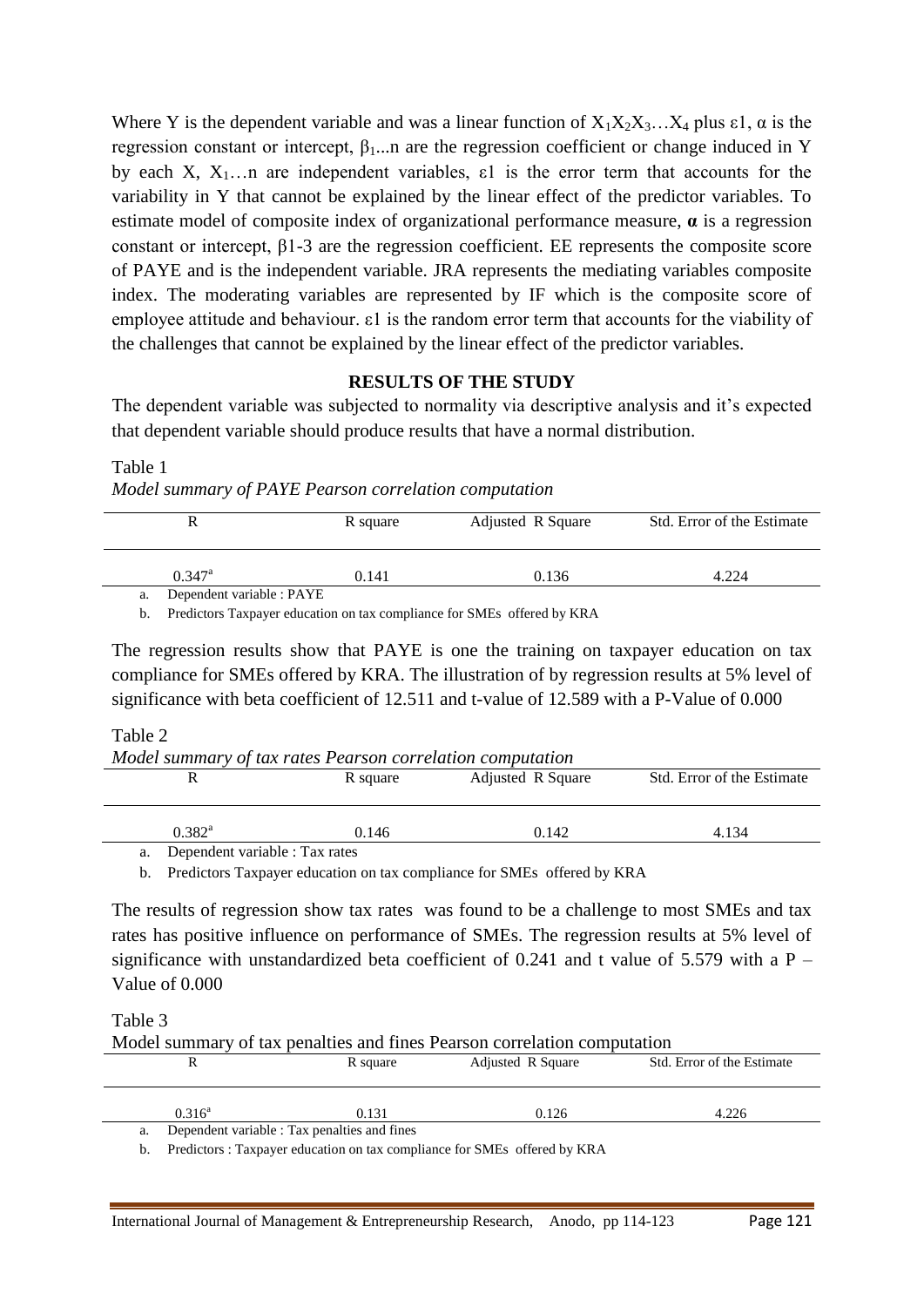The illustration by regression shows that beta coefficient of 0.316 and t-value of 4.226 with a P-Value of 0.000. The study findings indicate that tax penalties and fines is a major challenge that SMES grapples with all the time.

| Model |                         | Unstandardized coefficients |               | Standard<br>coefficients | t      | Sig   |
|-------|-------------------------|-----------------------------|---------------|--------------------------|--------|-------|
|       |                         | B                           | Std.<br>Error | Beta                     |        |       |
|       | Constant                |                             | 4.221         |                          |        |       |
| 1     |                         | 12.511                      |               |                          | 12.589 |       |
|       | <b>PAYE</b>             | 0.271                       | 0.050         | 0.272                    | 2.627  | 0.000 |
|       | Tax rates               | 0.241                       | 0.043         | 0.693                    | 5.579  | 0.000 |
|       | Tax penalties and fines | 0.316                       | 0.060         | 0.361                    | 4.425  | 0.000 |

Table 4 *Coefficients Results* 

Results in table above shows the challenges that faces SMES and all the predictors as shown by beta coefficients: PAYE (β = 0.271); tax rates (β = 0.241) and tax penalties and fines (β = 0.316).

The regression equation established was as following

## Y = *12.511 + 0.271X1 + 0.241X2 + 0.316X3*

The implication is that PAYE, tax rates and tax penalties and fines are training offered by KRA on taxpayer education on tax compliance for SMEs in Kitengela Township. However, the study established there is a positive but statistically insignificant relationship ( $\beta = 0.03$ , p= 0.660>0.05) between tax compliance cost and tax payer education. This implies that tax compliance cost would not necessarily be affected by taxpayer education.

## **CONCLUSION AND RECOMMENDATIONS**

The study concluded that tax rates, PAYE, tax penalties and fines contribute greatly to tax compliance and finally tax compliance cost have the most significant influence on tax compliance. Tax threshold for SMEs should be reduced to a maximum of four tax returns per year and should have a possibility of moving it towards annual or after every six months and KRA should consider simplifying returns by regularly reviewing tax laws. The study concludes that tax compliance can be influenced by provision of tax payer education on the social responsibility for paying taxes and taxpayer's intention would be to comply. There are more gains in assisting compliant taxpayers in meeting their fiscal obligation instead of spending more resources on a few non compliers. SMEs are able to understand tax obligation where there is tax benefits and tax benefits that are received in real time.

The study recommends that KRA should have an office in every county that will address tax issues at county level and the services to be offered should include tax penalties, filing of tax returns, tax computation and tax differentiation. KRA should also establish different deduction levels and apply the standard rate plan on the revenue turnover less standard